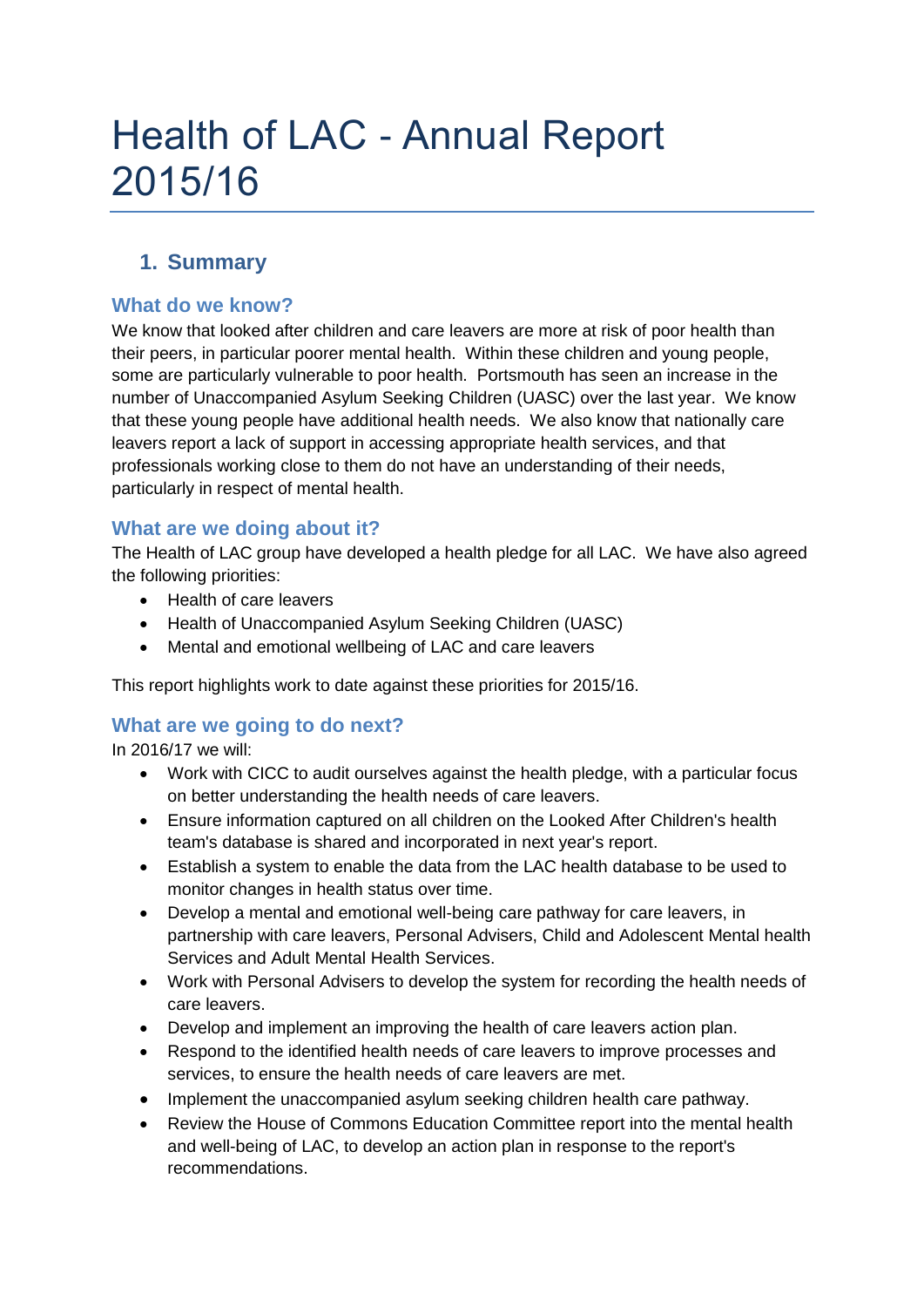# **2. What do we know about the health of Looked After Children and Care Leavers in Portsmouth?**

# **The Health of LAC<sup>1</sup>**

Looked after children have many of the same health issues as their peers, however the extent of these is often greater because of their past experiences. Nationally almost half of children in care have a diagnosable mental health disorder and two-thirds have special educational needs. They need particular supoprt to identify these issues early and ensure their health and care needs are met so that they can lead happy and health lives.

As corporate parents, Portsmouth City Council has the same high aspirations as any parent, and wants to ensure children receive the care and support they need in order to thrive, maximising their chances of reaching their full potential. PCC has statutory responsibilities with respect to the health of LAC, as outlined in 'Guidance on promoting health and well-being of LAC<sup>'2</sup>, as outlined in appendix 1.

## **LAC in Portsmouth**

The number of looked after children in Portsmouth as at 31<sup>st</sup> March 2016 was 322. Of these, 225 had been looked after continuously for 12 months or more. There were more boys than girls (141 (63%) and 84 (37%) respectively). The average age of children was just under 11. The table below shows the number of LAC children of each age. It shows that with the exception of children 2 years and under, the overall trend is for the number of looked after children to increase with increasing age.

| Age       |  | ∼      |         | - |    | -          | O | ◡   |   |   | - |        | 4  | - | E |    |
|-----------|--|--------|---------|---|----|------------|---|-----|---|---|---|--------|----|---|---|----|
| <b>No</b> |  | ี<br>◡ | -<br>くこ |   | ∽∼ | $\sqrt{2}$ | ≖ | า ค | 4 | ◡ | ◡ | Δ<br>┑ | __ | ╰ | 8 | 28 |

Of these 225 children:

1

- 208 (92%) had a dental in the past 12 months.
- 215 (96%) had up-to-date immunisations. This is above the NHS target rate of 95%.
- 10 children reported substance misuse. Intervention was offered to all 10, of which, 7 took the offer up.
- None (0) are parents.

The Looked After Children Health team maintain a database of all LAC of their caseload. This database includes 322 children; both the 225 children who have been looked after continuously for 12 months or more, and those who have been looked after for less than 12 months. The database contains information about children's gender, attendance at appointments, immunisation status, last dental appointment, body mass index (BMI), score from Strengths and Difficulties Questionnaire (SDQ) and changes in this over time, referral to specialist services including CAMHS, smoking status, use of other substances, whether sexually active, pregnancy history and whether the young people are parents. Unfortunately

<sup>1</sup> Statutory Guidance on promoting the health and well-being of Looked After Children. DSCF, DH, 2015. [https://www.gov.uk/government/uploads/system/uploads/attachment\\_data/file/413368/Promoting\\_the\\_health\\_and\\_well](https://www.gov.uk/government/uploads/system/uploads/attachment_data/file/413368/Promoting_the_health_and_well-being_of_looked-after_children.pdf)[being\\_of\\_looked-after\\_children.pdf](https://www.gov.uk/government/uploads/system/uploads/attachment_data/file/413368/Promoting_the_health_and_well-being_of_looked-after_children.pdf)<br>2<br>2 Stetuter: Quidence en nomesties

Statutory Guidance on promoting the health and well-being of Looked After Children. DSCF, DH, 2015. [https://www.gov.uk/government/uploads/system/uploads/attachment\\_data/file/413368/Promoting\\_the\\_health\\_and\\_well](https://www.gov.uk/government/uploads/system/uploads/attachment_data/file/413368/Promoting_the_health_and_well-being_of_looked-after_children.pdf)[being\\_of\\_looked-after\\_children.pdf](https://www.gov.uk/government/uploads/system/uploads/attachment_data/file/413368/Promoting_the_health_and_well-being_of_looked-after_children.pdf)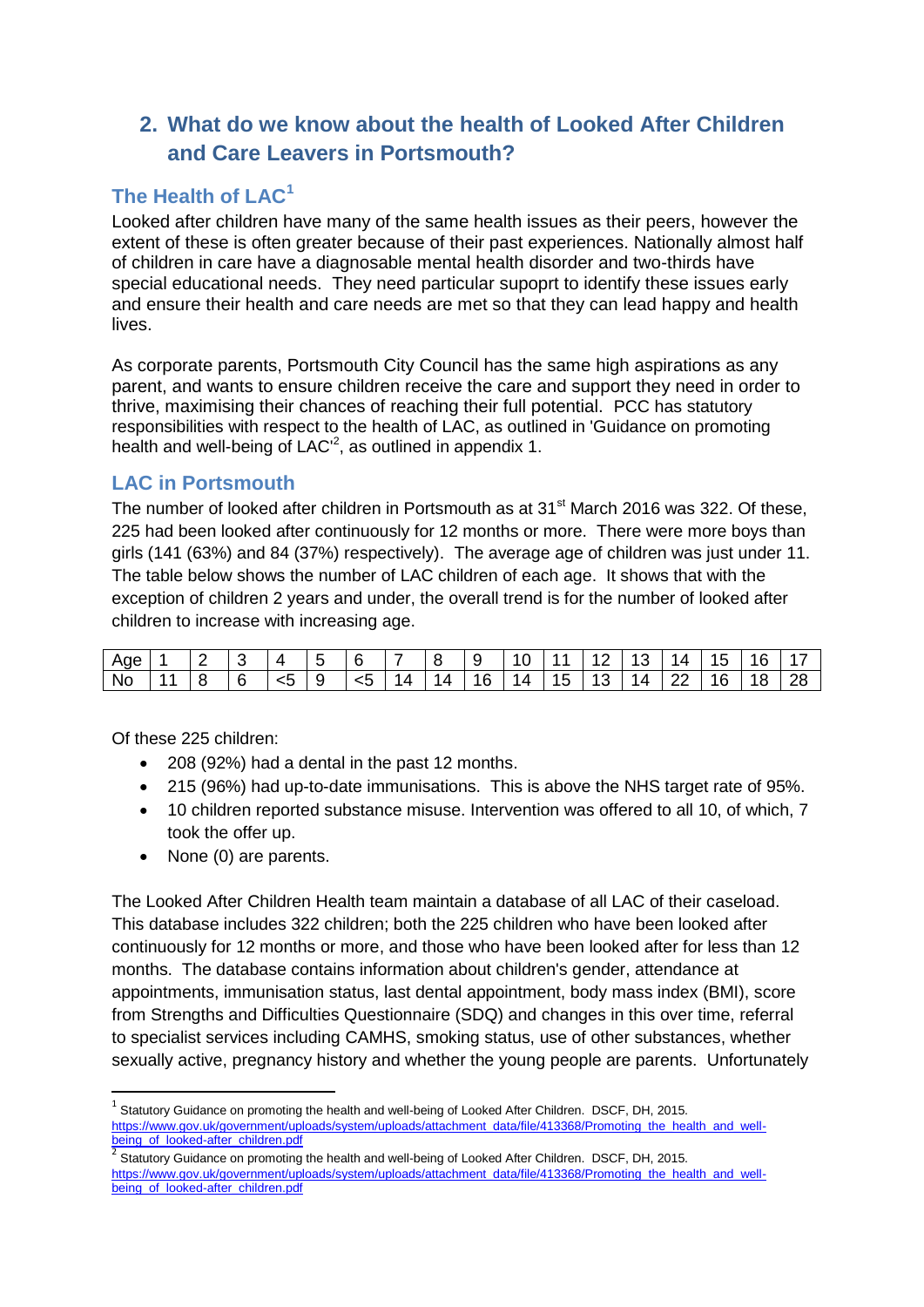this information has not been able to be shared for this report. However, we will work with the provider and commissioner to ensure this information is included in future reports.

An analysis of the LAC health team's database has identified:

- Of the 322 children on the database, 47 (14.6%) have a disability. This includes a range of conditions such as Autistic Spectrum Disorder, neurological conditions, visual impairments, and learning difficulties.
- Additionally, 9 children have long term physical health conditions such as Diabetes, inflammatory bowel disease, HIV, and Hepatitis.
- 63 (19.5%) of children had "additional needs."
- No LAC became pregnant during 2015/16.
- Of the 208 LAC aged 10-18; 27 admitted to smoke (13%); 8 admitted drug use (all cannabis 3.8%); 7 admitted alcohol use (3.4%). A national survey in 2014 reported that 18% of 11 to 15 year olds said that they had smoked at least once and 3% that they smoked at least one cigarette a week; 38% had tried alcohol at least once; 8% had drunk alcohol in the last week and 3% of pupils said that they had ever taken legal highs. $3$

#### **The Health of Future Care Leavers**

The Children Looked After health team carried out a review of engagement of 17 year olds with health assessments between 1<sup>st</sup> April 2015 and 31<sup>st</sup> March 2016. These are the young people that we can predict will become care leavers within the next year.

- Total number of 36 ; 8 female and 28 male
- 28 required review health assessments and 8 new (Initial) health assessments (only one of news was female)
- 2 were seen by GP as out of area (both reviews and both males)
- 13 were seen by LAC team after first invite (2 female and 11 male)
- 10 were offered a further appointment and seen on that occasion (1 female and 9 males)
- $\bullet$  5 were offered a 3<sup>rd</sup> appointment and seen then (3 female and 2 male)
- 2 were offered  $a 4<sup>th</sup>$  appointment and seen then (both male)
- 8 didn't engage (2 female and 6 male) and were sent non-engager's pack (ie last health assessment report and recommendations on how to access future health advice and help)
- One was an asylum seeker (male) who we were offering a health assessment (intial) and were told he was overage and one went to a secure institution

Interpretation:

- $\bullet$  15 were apparently seen on 1<sup>st</sup> appointment (ie with appropriate use of resources); 42% of our sample only
- The majority were offered multiple appointments meaning additional clinician and administration time / resources spent
- Females are disproportionately represented in those who proved "hard to engage" with health assessments

**<sup>.</sup>** <sup>3</sup> Survey of smoking, alcohol and drug use in England 2014 [http://natcen.ac.uk/our](http://natcen.ac.uk/our-research/research/survey-of-smoking,-drinking-and-drug-use-among-young-people-in-england/)[research/research/survey-of-smoking,-drinking-and-drug-use-among-young-people-in-england/](http://natcen.ac.uk/our-research/research/survey-of-smoking,-drinking-and-drug-use-among-young-people-in-england/)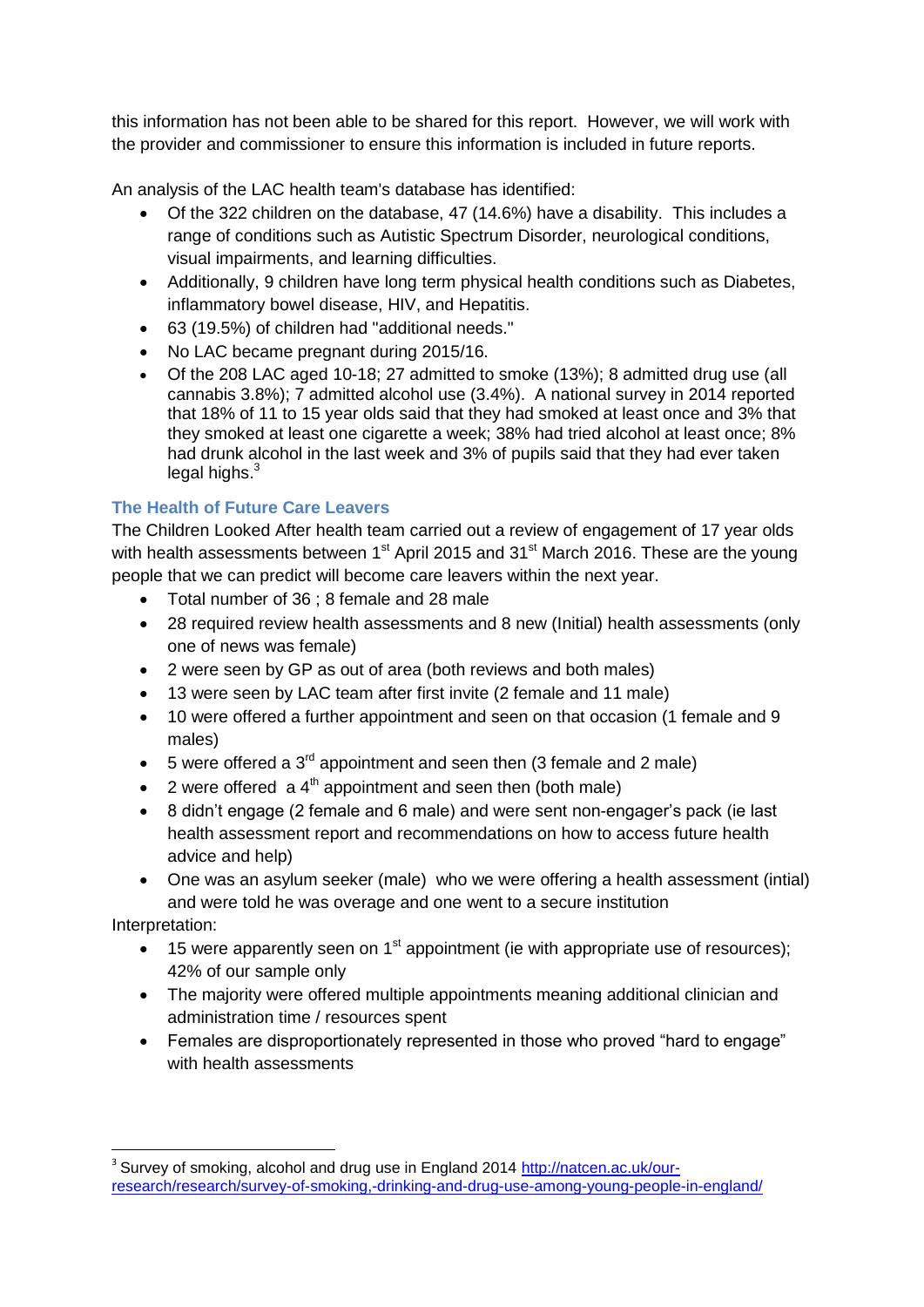# **Unaccompanied Asylum Seeking Children**

In common with many areas around the country, in particular along the South coast, Portsmouth has noted increasing numbers of Unaccompanied Minors, as outlined in table 1. UASC children are known to have additional health needs<sup>4</sup>.

| Table T. LAC assessments (carried out via the CF MC Service). |        |  |  |  |  |  |  |
|---------------------------------------------------------------|--------|--|--|--|--|--|--|
| New assessment                                                | Review |  |  |  |  |  |  |
|                                                               | 9      |  |  |  |  |  |  |
| 9                                                             |        |  |  |  |  |  |  |
| 21                                                            |        |  |  |  |  |  |  |
|                                                               |        |  |  |  |  |  |  |

 $T<sub>1</sub>$  Let  $\overline{A}$ : LAC assessments (carried out via the CPMC service):

In March 2016 there were 29 under 18 UASCs and 18 care leavers in Portsmouth. 17 are Albanian, countries of origin of the other children include Afghanistan, Syria, Iran, Iraq, Eritrea and Vietnam.

The Looked After Children's Health Team<sup>5</sup> report an increase in the total number of children and young people in care on their caseload during 2015/16, due to UASC (334 compared to a usual annual average of 320) . They report Unaccompanied Asylum Seekers (UASC), represent 10% of the caseload and 25% of the "new into care". In March 2016, these young people were all male and aged 14 years or above. The team report concerns re trafficking / smuggling, they require interpreters and may come from a background where universal (preventative) health care has not been available or seen as a priority

Data from the LAC health database shows:

- There were 32 UASC during 2015-16, of which data was available for 27.
- Average age is 16 (range 14-17).
- 9 are registered with GP. 16 not.
- 9 are registered with a dentist, 18 are not.
- All UASC required catch up immunisations
- 1 young person had latent TB. 24 referred to chest physicians and 2 tested or screened negative
- 3 young people are in college, 1 in school, and 23 not in employment, education or training.
- All but 5 had some mental health issue recorded, including anxiety, depression, and post-traumatic stress disorder. 8 of these were referred to/ assessed by CAMHs, and 3 identified for monitoring.
- 8 current smokers
- None of the young people reported any substance use, except one who had tried cannabis and one who reported occasional alcohol.
- 22 were not sexually active, 3 were or had been in the past, others information not available.
- 21 healthy weight, 4 overweight, 1 obese, 1 not available

To summarise, Portsmouth's UASC are older than the average LAC cohort and at present, all male. They needed support to register with a GP and dentist and require catch up

 4 http://www.cpag.org.uk/sites/default/files/CPAG\_Poverty138\_HealthVulnerableMigrantChildren.pdf

<sup>5</sup> Solent NHS Trust Looked After Children Annual Report 2015-201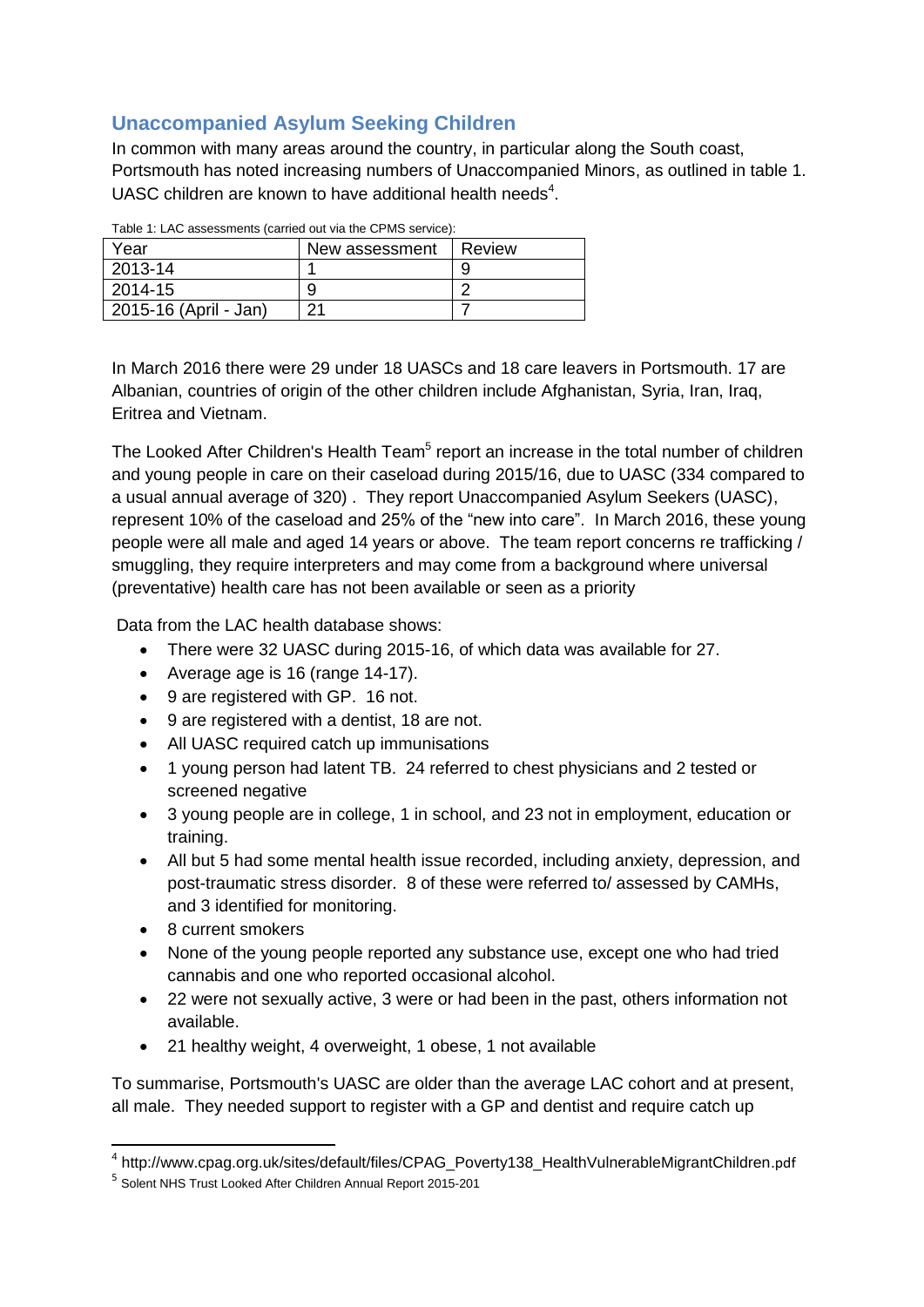immunisations. They are more likely to smoke compared to young people in Portsmouth, and have a high risk of mental health problems.

## **Care leavers**

Nationally<sup>6</sup>, care leavers report a lack of support in accessing appropriate health services, and that professionals working close to them do not have an understanding of their needs, particularly in respect of mental health. Care leavers also face difficulties around the transition from Child and Adolescent Mental Health Services (CAMHS) to adult services. The national care leavers' strategy has committed that:

"Care leavers have timely access to mainstream and specialist health services, which meet their physical and mental health needs".

The strategy also identifies that a third of young people leaving care report problems with drugs or alcohol a year later; and that young women are particularly vulnerable. It also highlights that a quarter of young women leaving care are pregnant, and nearly half become pregnant within 18 to 24 months.

#### **Portsmouth's care leavers**

Understanding the health needs of Portsmouth's care leavers, and how this compares to the national picture, is a priority for the Health of LAC group over the next year, to ensure relevant systems are put in place to meet these needs and where relevant, inform commissioning of appropriate services. An audit of 132 care leavers showed the findings below. It is difficult to interpret these figures as often there is no national or local comparator for young people of this age:

- 36% (47/132) were female, and 64% male
- Average age is 20
- 97% (97/101) are fully immunised, which is above the national coverage target
- 45% (45/100) misuse drugs. Nationally 18.9% of 16 to 24 year-olds report ever having taken a drug in the last year<sup>7</sup> and a third of young people leaving care report problems with drugs or alcohol a year later $8$
- 25% (25/100) misuse alcohol. In England 23% of adult men and 16% of adult women drink at either an increased risk of harm or at higher risk levels.<sup>9</sup>
- $\bullet$  53% (54/101) smoke. 19.8% of adults in Portsmouth smoke.<sup>10</sup>
- 40% (43/107) have a mental health problem. An estimated 1 in 4 adults in the UK have a mental illness. $11$
- 33% (35/106) have had a period of not being in employment, education or training due to emotional issues, at some time. 5.5% of 16-18 year olds in Portsmouth were NEET in 2015.<sup>12</sup>

**<sup>.</sup>**  $6$  Care leaver strategy. HM Government. 2013.

[https://www.gov.uk/government/uploads/system/uploads/attachment\\_data/file/266484/Care\\_Leaver\\_Strategy.pdf](https://www.gov.uk/government/uploads/system/uploads/attachment_data/file/266484/Care_Leaver_Strategy.pdf)

<sup>&</sup>lt;sup>7</sup> Statistics on drug misuse 2014 [http://content.digital.nhs.uk/catalogue/PUB15943/drug-misu-eng-2014](http://content.digital.nhs.uk/catalogue/PUB15943/drug-misu-eng-2014-rep.pdf) [rep.pdf](http://content.digital.nhs.uk/catalogue/PUB15943/drug-misu-eng-2014-rep.pdf)

Care leaver strategy. HM Government. 2013.

[https://www.gov.uk/government/uploads/system/uploads/attachment\\_data/file/266484/Care\\_Leaver\\_Strategy.pdf](https://www.gov.uk/government/uploads/system/uploads/attachment_data/file/266484/Care_Leaver_Strategy.pdf)

<sup>&</sup>lt;sup>9</sup> Health Survey for England 201[5 http://content.digital.nhs.uk/catalogue/PUB17712](http://content.digital.nhs.uk/catalogue/PUB17712)

<sup>10</sup> <http://fingertips.phe.org.uk/search/smoke#pat/6/ati/102/par/E12000008>

<sup>11</sup> Adult Psychiatric Morbidity Survey 2009<http://content.digital.nhs.uk/pubs/psychiatricmorbidity07>

<sup>12</sup> <http://fingertips.phe.org.uk/search/NEET#pat/6/ati/102/par/E12000008>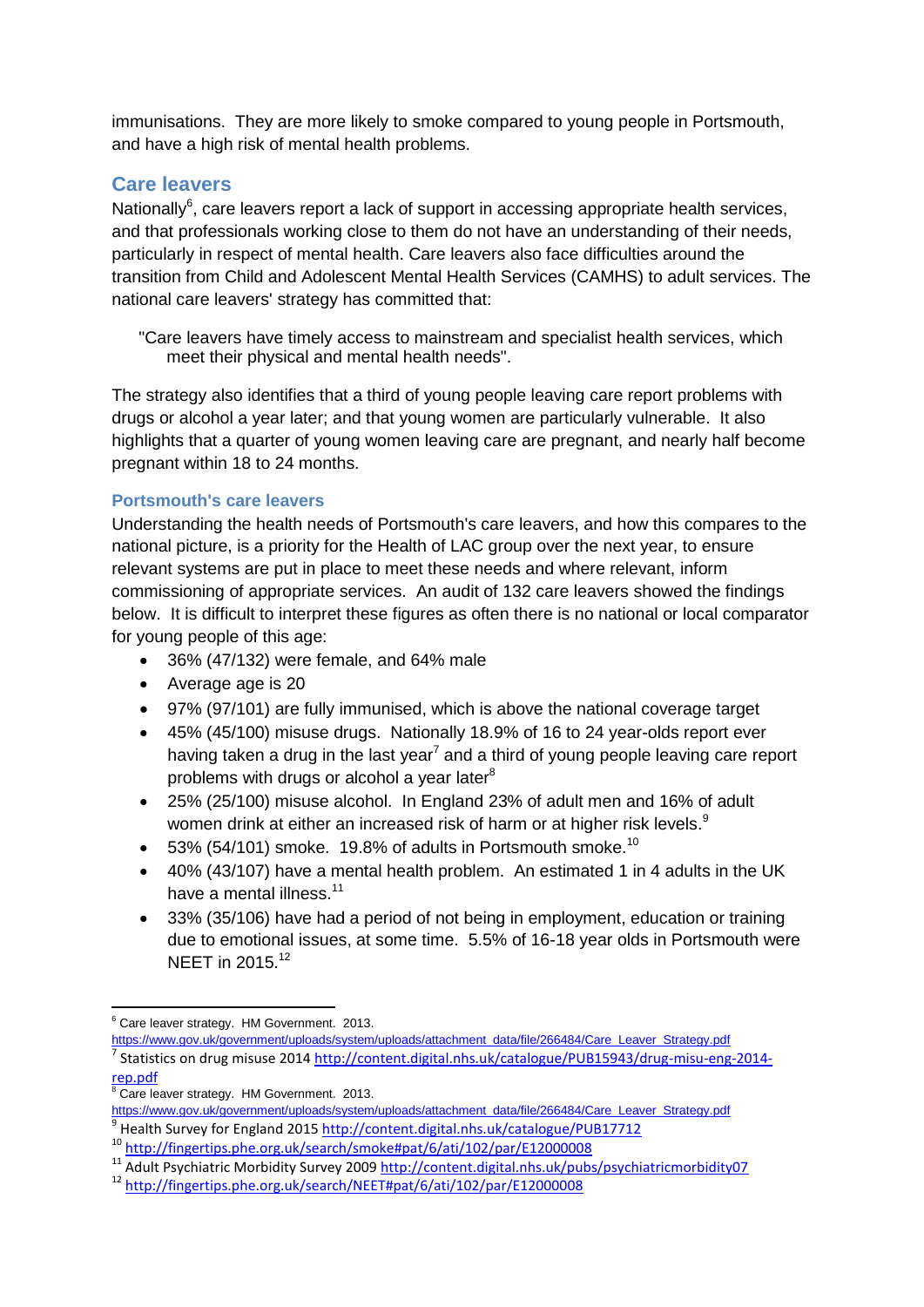- 28% (30/102) are in receipt of ESA/DLA/EPIP. In 2012, 6.7% of the population aged 16 to 64 claimed ESA.<sup>13</sup>
- 7% (7/100) have been in custody
- <1% is pregnant, however 20% (21/106) are parents, and there is no significant difference in % of those who are parents between males and females. Nationally a quarter of young women leaving care are pregnant, and nearly half become pregnant within 18 to 24 months.
- 4% have a disability due to autism; 2% have physical disabilities; 1% have speech and language difficulties; 6% have English as a foreign language; 4% have visual difficulties and none have hearing difficulties

Please note the denominator is not always 132, as fields in some cases are unknown/ blank.

To summarise, Portsmouth care leavers may be more at risk of drug misuse, smoking, mental health problems, NEET, and in receipt of ESA than might be expected. They may be less at risk of being pregnant when leaving care. However, care should be taken interpreting these findings as there is no direct national or local comparator.

# **3. What services are there for Looked After Children and Care Leavers in Portsmouth?**

## **LAC Health Team**

The Looked After Children's (LAC) Health Team in Portsmouth work in partnership with health colleagues in Solent and colleagues from partner agencies to deliver health services to an average of 320 children in the care of Portsmouth City Council (PCC). On request, they also undertake health reviews for children placed in Portsmouth from other local authorities. More details about the service are available in the LAC Health Team annual report in Appendix  $2^{14}$ .

127 looked after children qualified for an initial medical last financial year (Apr'15-Mar'16). Of which, 109 (86%) had the initial medical within 28 days of coming into care. The LAC health team completed a total of 471 medicals last financial year (Apr'15-Mar'16), including both initial and follow up medicals.

#### **CAMHS LAC service**

1

The Child and Adolescent Mental Health Service (CAMHS) LAC team is a dedicated team providing a mental health service for Looked After Children and Care Leavers with a Portsmouth Social Worker or Personal Adviser. This includes a CAMHS Youth Offending Team (YOT) service. More details about the service are available in the CAMHS LAC annual report in Appendix  $3^{15}$ .

72 referrals were made between April 2015 and March 2016 to the CAMHS LAC team. This is an increase of 18% compared to the figures from 2014/15. The split between boys and

<sup>&</sup>lt;sup>13</sup> <http://researchbriefings.files.parliament.uk/documents/SN01420/SN01420.pdf>

<sup>14</sup> Solent NHS Trust Looked After Children Annual Report 2015-2016

<sup>&</sup>lt;sup>15</sup> CAMHS LAC Team Annual Report 2015-2016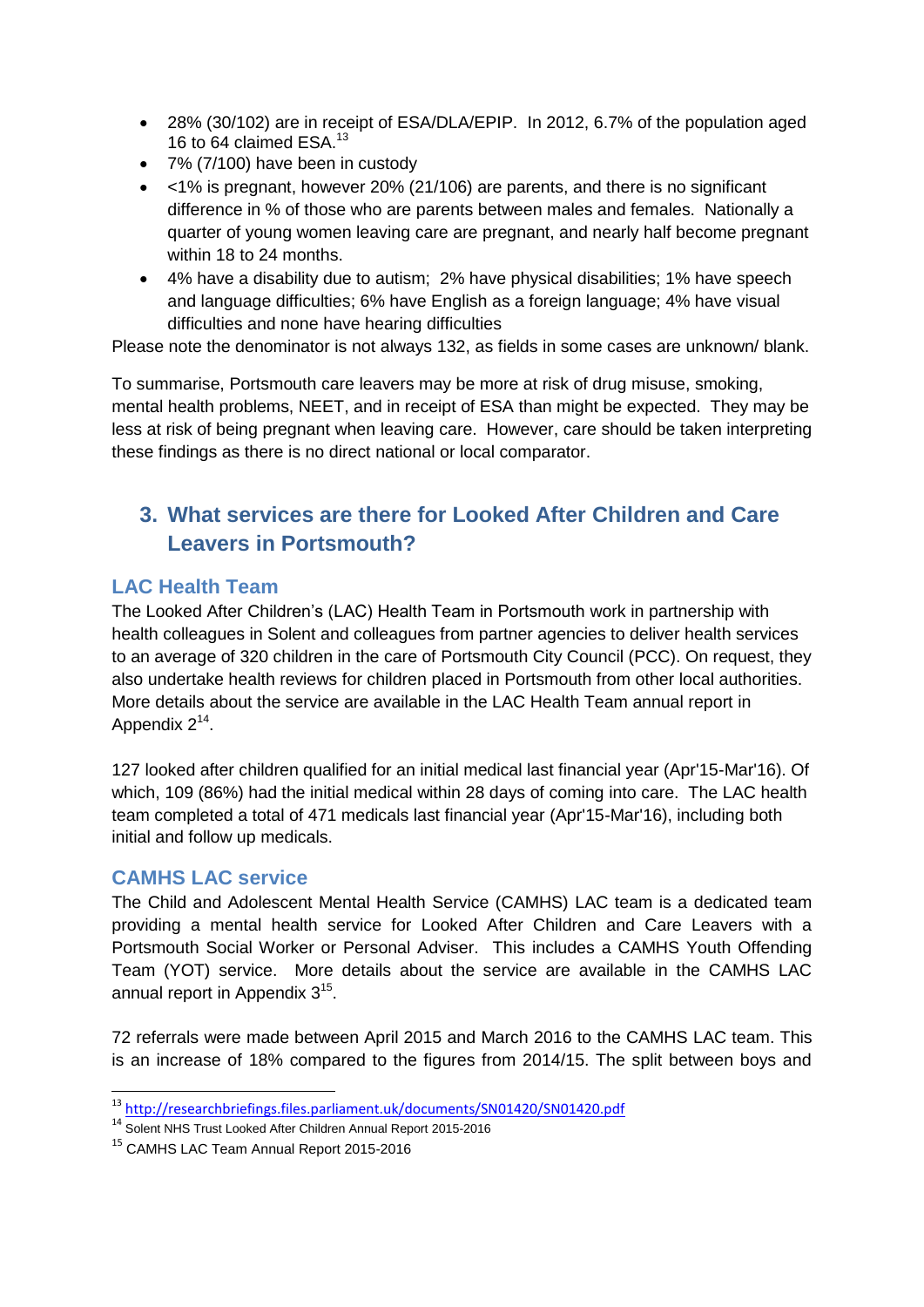girls has remained two thirds and one third respectively, with the highest referral rate in boys aged between 13-16 years followed by 5-10 years. This is consistent with last year.



| Ages (N)      | Male | <b>Female</b> |
|---------------|------|---------------|
| 0 – 4 Years   | <5   | <5            |
| 5 – 10 Years  | 16   |               |
| 11 – 12 Years | 5    | 8             |
| 13 – 16 Years | 17   | 8             |
| 16 Years +    |      |               |

The CAMHS LAC Team have provided direct and individual work to 35 young people. Direct work includes mental health assessment, meeting with the young person, psycho education to carers and network, attending network and strategy meetings when needed and advice to schools if appropriate.

23 young people received CAMHS LAC input additional specialist input. This specialist input includes:

- 9 young people were seen by a Psychiatrist
- 4 were prescribed medication
- 5 were assessed for ADHD
- 5 had a Autistic Spectrum Disorder assessment or screening
- 11 other specialist interventions were provided including cognitive assessment, weekly psychotherapy, sensory integration assessment, Emotional Coping Skills group, and Keeping Calm sensory Group.

The team have had 11 referrals for UASC, an increase on previous years. Due to the needs of these young people a new pathway has been devised by the CAMHS LAC Team, using the NICE guidelines. The CAMHS LAC team are also planning to set up support forums for the carers of these young people, through a small discussion group during 2016/17.

The CLA Health team complete the Strengths and Difficulties Questionnaires at each medical. The LAC CAMHS team analysed the SDQ scores of 52 children and young people who had high scores between March 2015 and March 2016. They audited whether or not these children and young people were referred to the CAMHS service and if so, offered a service. There did not appear to be any correlation between SDQ score and referral to the CAMHS service. This work will be explored further as part of the Health of LAC to inform the Health of LAC's mental health and well-being of LAC and care leavers priority workstream.

# **4. How do these services meet the health needs of LAC?**

Portsmouth's looked after children and care leavers are asked to take part in an annual survey. The survey is focused around the health pledge developed this year,and outlined in more detail in section 5. This is children and young people told us in 2016: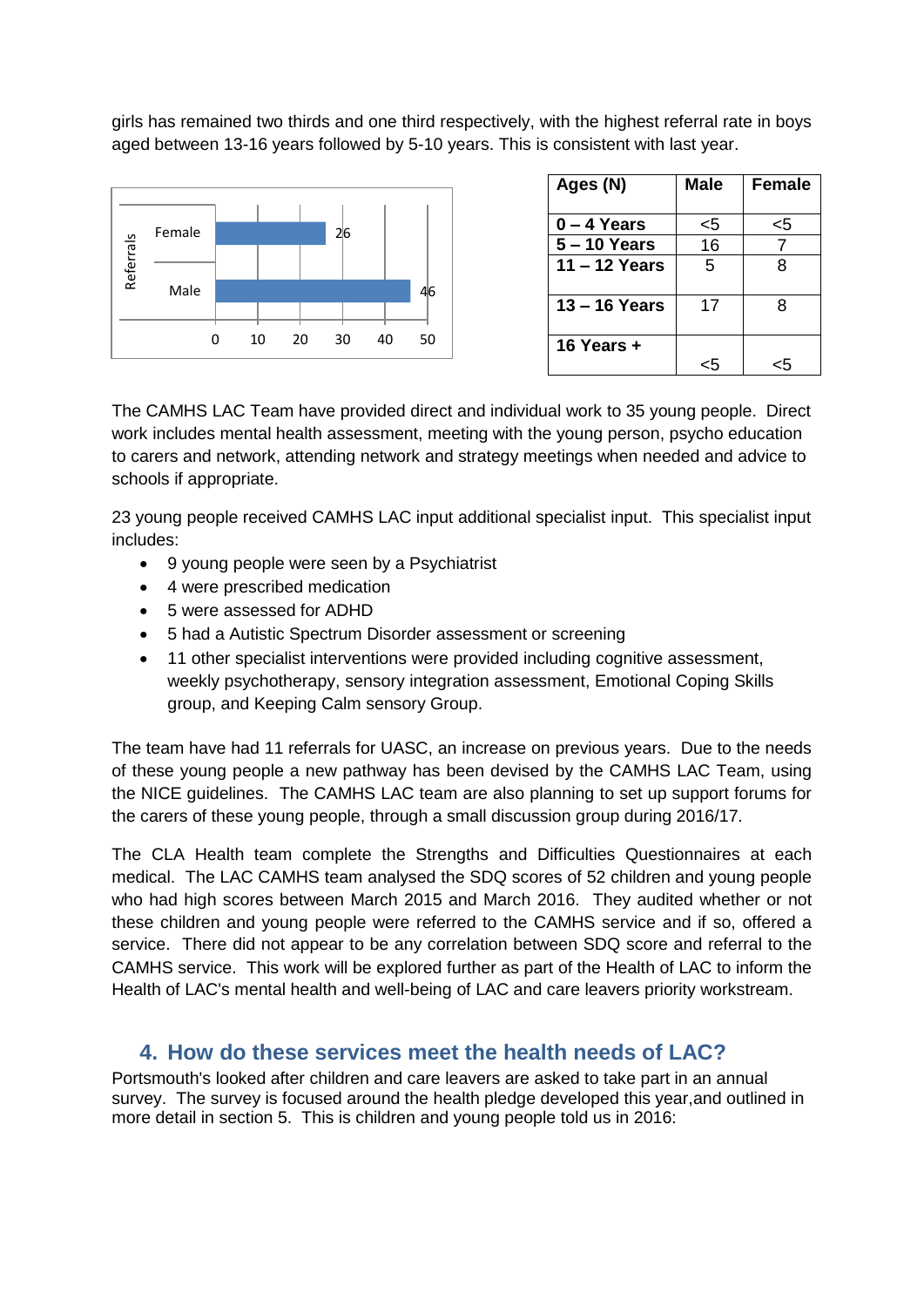#### **LAC Feedback**

- 92% of LAC feel that the physical and emotional health needs are being meet *(Relates to overall Pledge)*
- 98% of LAC have seen a dentist in the last year *(Relates to pledge statement 3)*
- 98% of LAC have been given enough support and information about health services that you need or want to access *(Relates to pledge statement 5)*
- 98% of LAC that at school and at home get the chance to take part in physical activities and games *(Relates to pledge statement 7)*

#### **Care Leaver Feedback**

- 75% of Care Leavers feel that the physical and emotional health needs are being meet *(Relates to overall Pledge)*
- 70% of Care Leavers have seen a dentist in the last year *(Relates to pledge statement 3*)
- 85% of Care Leavers have been given enough support and information about health services that you need or want to access *(Relates to pledge statement 5)*
- 65% of Care Leavers get the chance to take part in physical activities and games *(Relates to pledge statement 7)*

The survey tells us that looked after children and young people are generally satisfied with their health and health services. However, on leaving care, this drops significantly. Further work is needed to understand the survey results and identify areas for action. The feedback is further evidence that the Health of LAC group should prioritise the health of care leavers and highlights the importance of care leavers co-producing this work.

# **5. What we've done this year**

In 2015/16, the Health of LAC subgroup:

- Reviewed the Terms of Reference, and extended the remit of the group to include the health of care leavers.
- Developed a health pledge, in consultation with the CICC, as outlined in the box below.
- Identified priorities for 2016/17, as areas where national evidence or local intelligence suggested there are gaps in our knowledge, or there may be additional health needs. There are:
	- o The health of Unaccompanied Asylum Seeking Children (UASC)
	- o The health of care leavers
	- o Emotional and mental wellbeing of LAC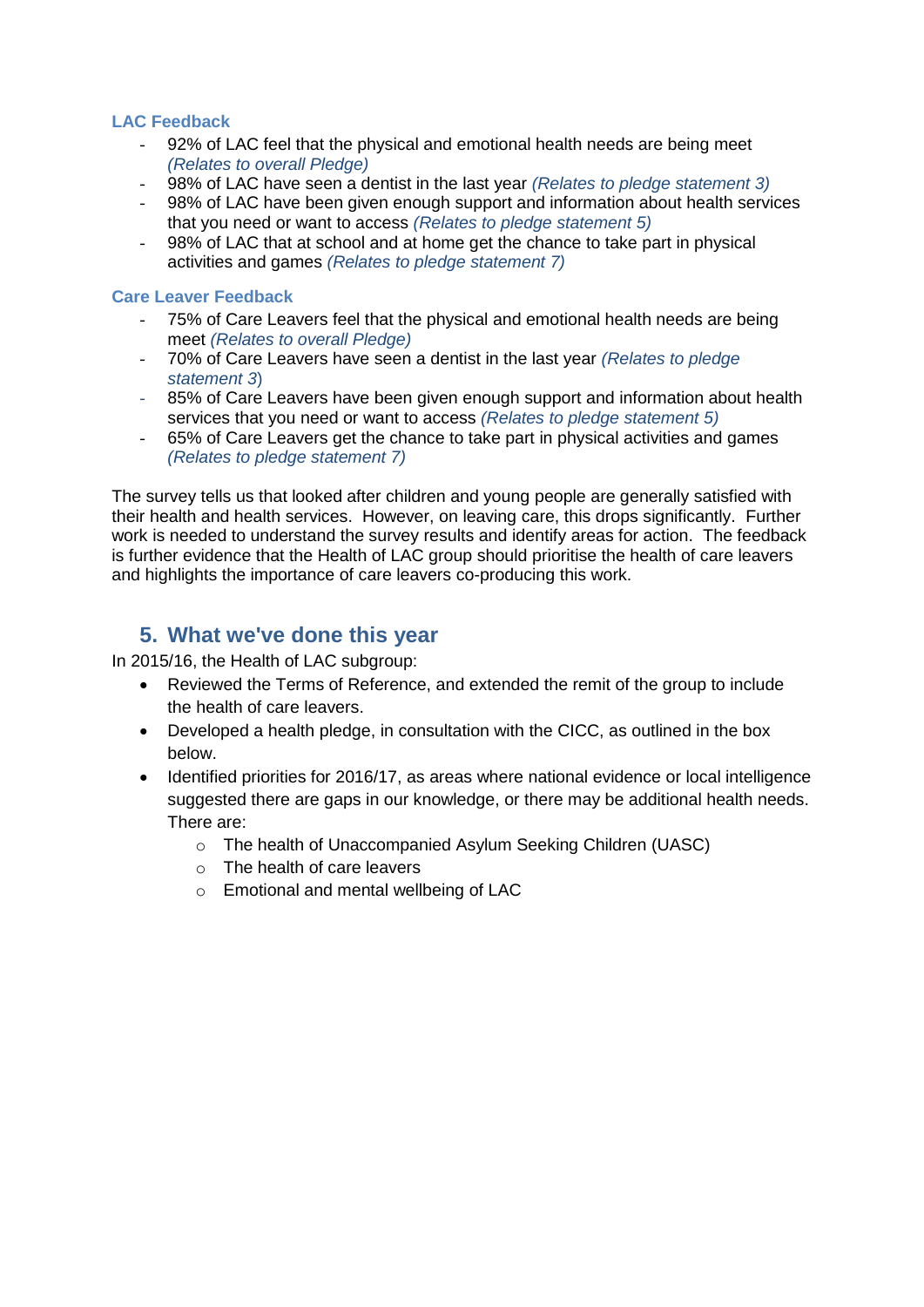# **Health pledge**

# Pledge 7: We promise we will support you to be healthy by.............

- Making sure that when you first come into care a high quality health check-up is delivered by a senior Doctor.
- Providing you with a full health plan.
- Providing a health check-up every year by a nurse or doctor.
- Making sure that your Health appointments are accessible.
- Giving you the skills to access health services and information yourself.
- When you leave care at 18 you will be given all of your health history and the ability to access this information through an app.
- Support and guide you in your physical and emotional health and wellbeing.
- Making sure that you are provided with healthy and nutritional food and drink, and also have the opportunity to take part in physical activities whilst you are in our care.

The Looked After Children health team provided feedback on their perception of progress on these pledges:

- 100% of children placed in area are given a high quality health check-up , delivered by a senior Doctor. Those placed out of area are seen by a GP, and this will be audited during 2016/17.
- Some children placed out of area have been identified as not having complete enough information to formulate an optimum health care plan. This will be reviewed through the audit of out of area GP assessments during 2016/17.
- 97% of young people received their health checks in a timely manner.
- Only 46% of 17 year olds accessed their first offer of appointment. The Provider are reviewing their method of feedback from service users and will have more information by end of 2016.
- All young people receive their health reports and health care plans through their social worker. The health team contact card has basic websites for accessing information. However, work is ongoing to explore a Health App.
- 98% of the young people who responded in the annual survey said they have the support and information they need about health services.
- All young people are provided with their health history when they leave care and discussions are underway to do this via an app.

# **UASC**

In response to the increasing numbers of UASC, health commissioners have worked to understand the health needs of this group and implications for service delivery. A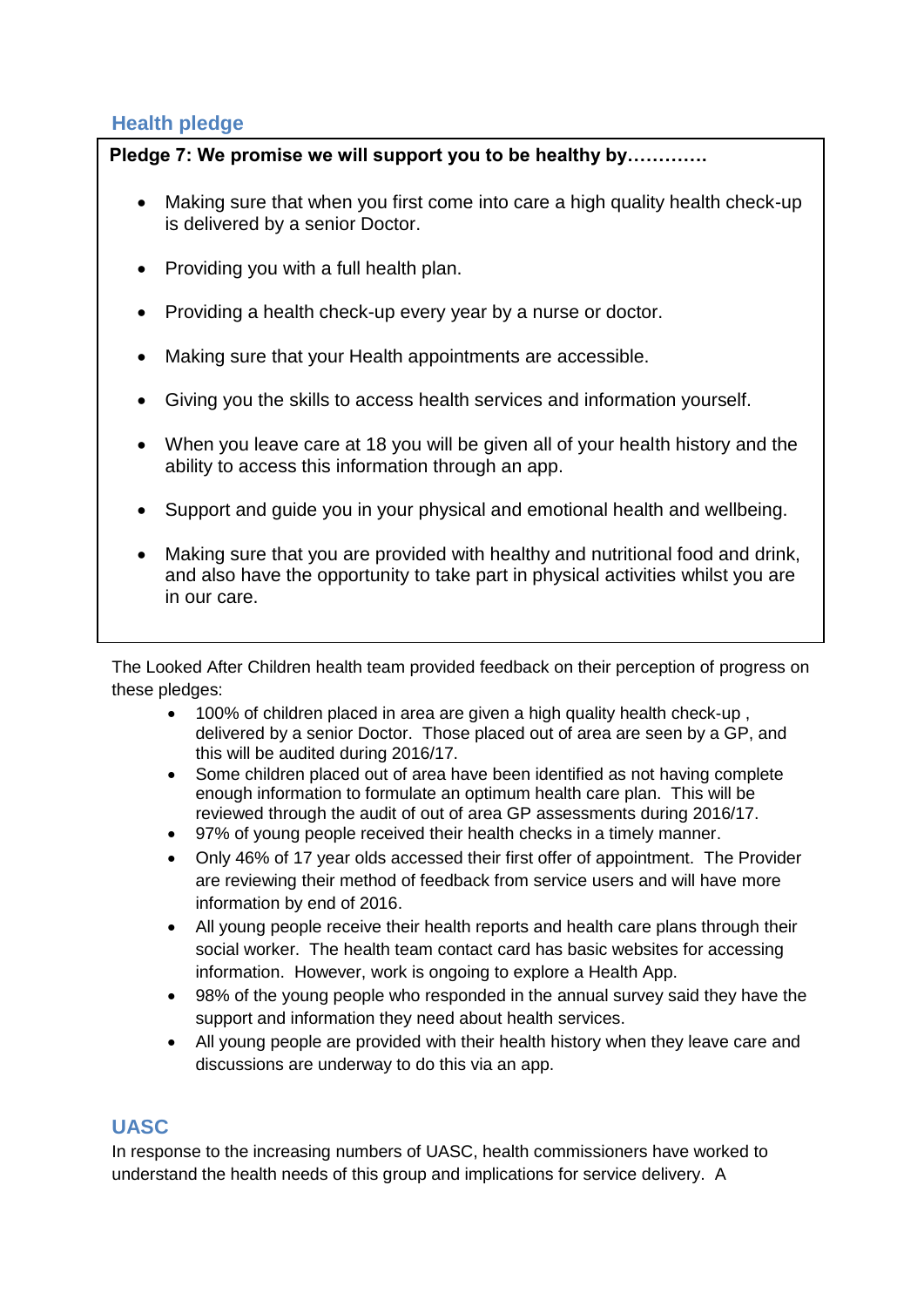comprehensive health assessment pathway and guidance has been developed. This will be disseminated and implemented during 2016/17.

## **Care leavers**

A health of care leavers subgroup was established summer 2016 and aims to:

- Improve the mental health support for care leavers.
- Identify the health needs of care leavers in Portsmouth and establish.
- Develop an action plan to address the health needs of care leavers.

The group has already made significant progress. The CAMHS, Adult Mental Health and Care Leavers Team are working closely together to review and implement a mental health pathway. The Care Leavers team are putting a system in place to record the health needs of care leavers, and the information included in this report starts to analyse this data. We will develop an action plan to address the health needs identified, implement it, and monitor through the Health of LAC group during 2016/17.

#### **Mental health and well-being of LAC**

The mental health of LAC is significantly poorer than that of their peers and this clearly impacts on educational and social outcomes. It is estimated that the consequences of lack of support for young people's mental health and well-being can be more expensive than investing in specialist services (cost of unstable care experience is £22,415 more per year than a well-supported care journey).

A House of Commons Education Committee report into the mental health and well-being of LAC, was published in 2016. It is likely that the current guidance on promoting health and well-being of LAC will be reviewed and updated to incorporate recommendations from the Future in Mind taskforce. It is therefore recommended that we are pro-active in responding to the recommendations within the report. A mental and emotional well-being sub-group will be established to take this work forward, starting with a workshop in December.

# **6. What we're going to do next**

Our priorities for the next year are to:

- Work with CICC to audit ourselves against the health pledge, with a particular focus on better understanding the health needs of care leavers.
- Ensure information captured on all children on the Looked After Children's health team's database is shared and incorporated in next year's report. This must include age, gender, attendance at appointments, immunisation status, last dental appointment, weight status, score from Strengths and Difficulties Questionnaire (SDQ) and changes over time, referral to specialist services including CAMHS, smoking status, use of other substances, whether sexually active, pregnancy history and whether the young people are parents.
- Establish a system to enable the data from the LAC health database to be used to monitor changes in health status over time.
- Develop a mental and emotional well-being care pathway for care leavers, in partnership with care leavers, Personal Advisers, Child and Adolescent Mental health Services and Adult Mental Health Services.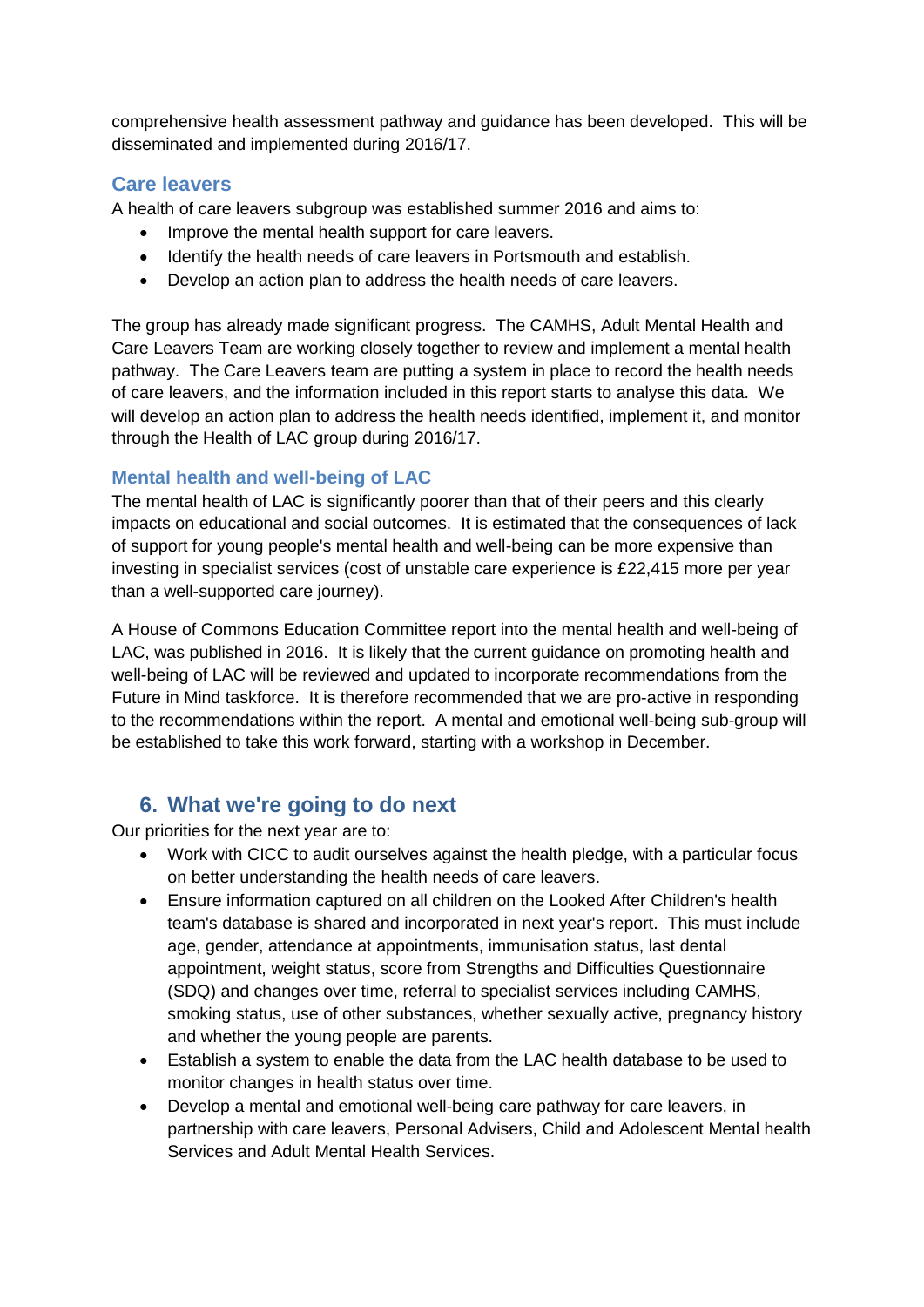- Work with Personal Advisers to develop the system for recording the health needs of care leavers
- Develop and implement an improving the health of care leavers action plan.
- Respond to the identified health needs of care leavers to improve processes and services, to ensure the health needs of care leavers are met.
- Implement the unaccompanied asylum seeking children health care pathway.
- Review the House of Commons Education Committee report into the mental health and well-being of LAC, to develop an action plan in response to the report's recommendations.